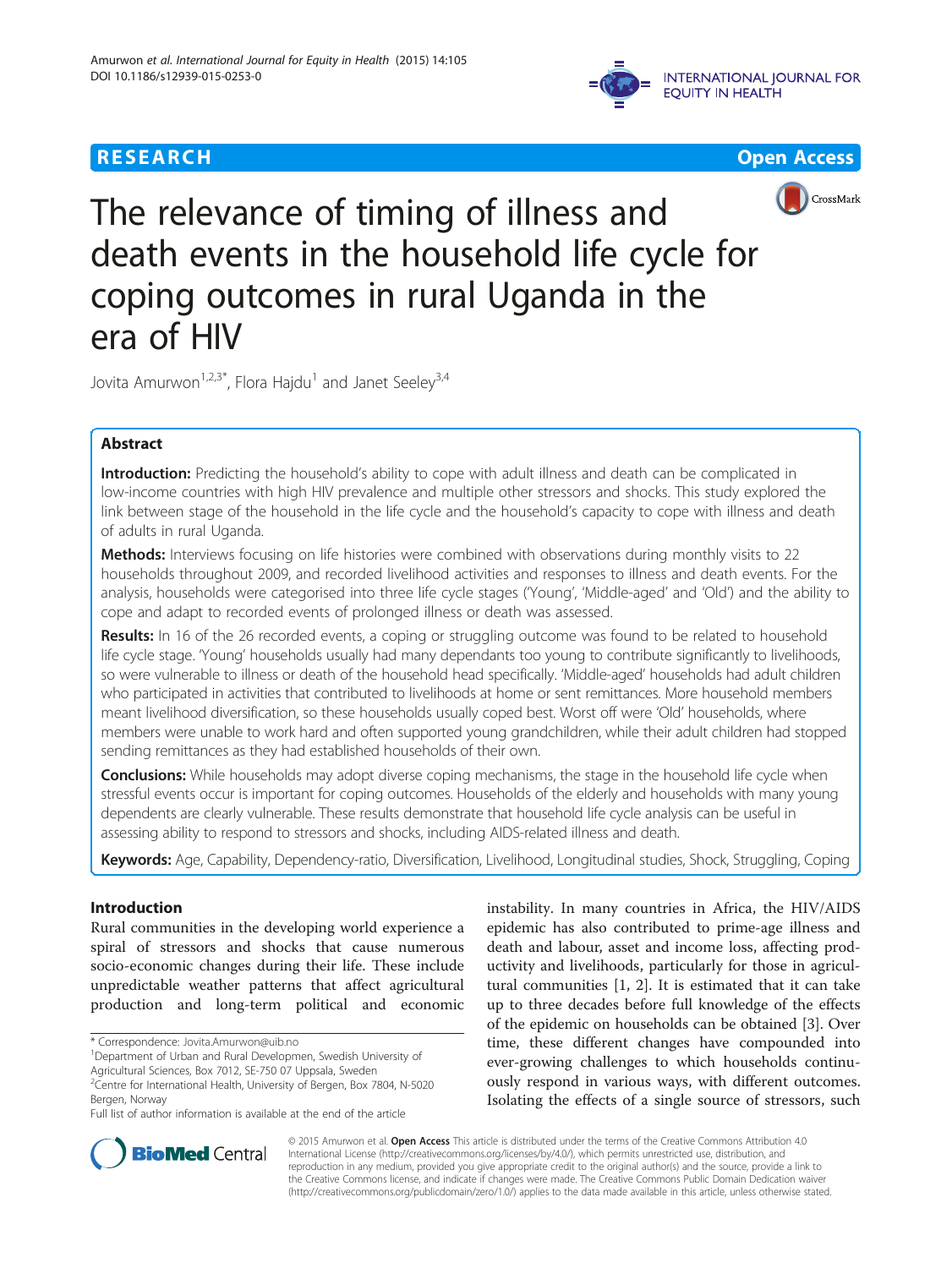as the effect of the HIV/AIDS epidemic, can be challenging for policy-makers [[4](#page-7-0)–[6](#page-7-0)]. Studies that have conducted long-term monitoring still find it difficult to demonstrate the impact of HIV/AIDS and household ability to cope  $[4, 5, 7-10]$  $[4, 5, 7-10]$  $[4, 5, 7-10]$  $[4, 5, 7-10]$  $[4, 5, 7-10]$ .

This study makes use of the availability of detailed longitudinal data from a study cohort in rural Uganda to analyse how the severity of the effects of adult illness and death on households can be linked to household life cycle stages. Exploring these links can give valuable insights about household vulnerability to stresses and shocks, including AIDS related challenges. The life cycle perspective recognises that as individuals in households move through their lives over time, their roles, resources, capabilities and vulnerabilities change [\[11\]](#page-7-0). The common family paths included in some studies are; young-singlehood, marriage, childbirth, children leaving the household, old-singlehood, death or disability of household head, and takeover by the next generation [[5, 12](#page-7-0)]. In the context of the present study the life cycle concept is used to mean the stages of development that a household (as opposed to an individual) goes through over time. There can be variations and overlaps in life cycles and non-traditional household structures exist as well, such as single adults or adults who do not leave the parental home. We demarcated the stages by merging several common family cycle stages to come up with three broad stages that reflected the issues arising from the empirical material; 'Young', 'Middle-aged' and 'Old'. The demarcations are mainly based on the presence and age of dependents, and we characterise these stages further in the analysis.

Most of the population in Uganda subsists on agricultural production through small-scale farming that is reliant on rainfall. Farms are run by households, which are defined as kinship groups that share foodstuffs and that live together or in close proximity [\[13](#page-7-0)]. An adult illness or a death within a household can lead to outcomes that may range from mild to severe. While some households may be able to cope well with the change and even improve their livelihoods, there are those that will struggle and experience difficulties, such as food shortages or even dissolution of the household. Household ability to cope is defined here as responding to changes resulting from illness or death so as to sustain livelihoods. In the analysis we used 'coping well', meaning that the household managed to meet basic needs also some time after the event, and 'struggling', meaning that the household either struggled to meet basic needs from the onset of the events, or that the household initially managed to cope, for example through selling assets or relying on support from outside, but in the long term was unable to meet basic needs.

Studies show that when environmental, economic, political and health-related events occur, the response

strategies vary depending on the household characteristics and level of asset ownership [\[8](#page-7-0), [10\]](#page-7-0), factors which may also be associated with the household's life cycle stage. There are few studies in Uganda analysing how the 'age' of the household influences the ability to cope and those studies that have been performed use national-level data and focus on a single age group, such as the elderly [[14\]](#page-7-0). In the present study, a household life cycle perspective was used to examine differences in how individuals in households experience and respond to illness and death events. The households included were part of a study cohort in rural Uganda and hence the contextual information and established rapport and relationships necessary for this kind of analysis were already in place.

# Methodology

### Sampling

This study was nested within the Rural Livelihoods Study (RLS) [[4\]](#page-7-0) which was itself based within a larger General Population Cohort (GPC) study, a cohort of 5000 households from 25 villages of Kyamulibwa subcounty in Kalungu district, which has been followed for 25 years from 1989 [[15](#page-7-0)]. The survey data for the GPC households were checked for death of an HIV-infected adult over the previous 20-year period and divided into two groups; those with and those without an AIDSrelated death. From each of the categories, a random sample of 200 households was selected for the RLS. The first 100 households from each category were traced for interviews, while the other 100 households were used for replacing dissolved/emigrating and unwilling households. Social and economic data, such as asset ownership, cropping patterns, individual relations and income sources, were collected from households and used to examine how the epidemic had affected progress and livelihoods.

For the present study, a sub-sample of 22 households was drawn from the RLS for qualitative, in-depth analysis of household responses to the stressors and shocks caused by events of illness and death. These households were purposively selected to represent equal numbers of female- and male-headed households. In addition, the households were chosen to represent equal numbers of those affected by HIV/AIDS and non-affected households (data on HIV infection had been collected as part of the GPC). However, when in-depth data were collected, it emerged that more than half of the households selected, 16 out of 22 (72 %), had experienced long-term illness and/or death of an adult household member at some point in their recorded history. For this particular paper, we focus on the households that have experienced illness or death, which means we are analysing data from these 16 households.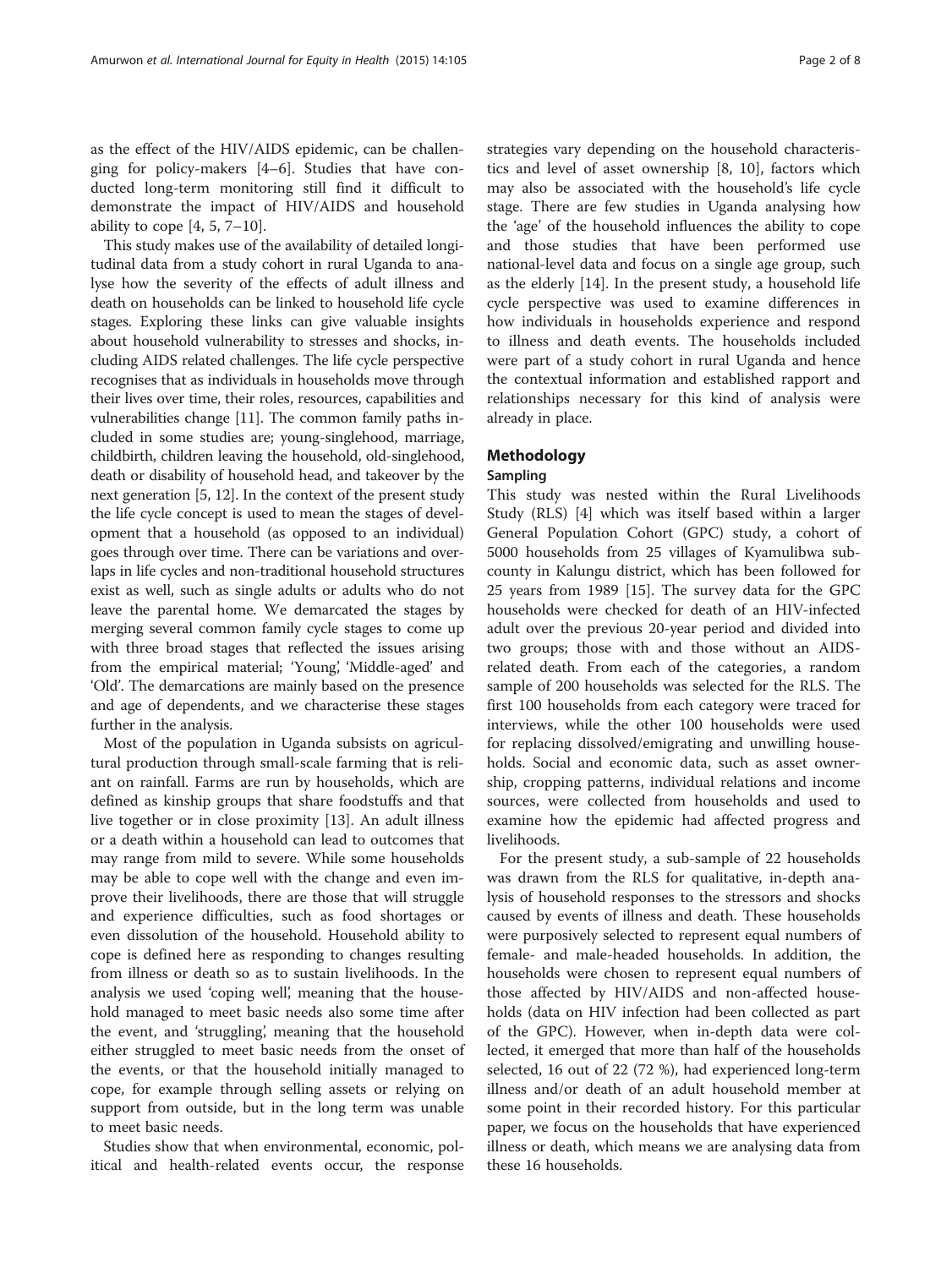# Data collection

Two local research assistants, male and female, carried out the interviews and observed changes in livelihood sources and changes in household composition and structure. This was done during monthly, two-hour visits to each household over the course of a year (2009/ 2010). The time was spent with the household head, spouse or any other adult household member, walking around compounds, fields and work premises, participating in activities and asking about on-going activities and recent and past events. The research assistants made notes of their visits, interviews and conversations, from which they produced detailed accounts of what was said and what they saw. The data captured events such as illness, death, droughts; sources of livelihood and livelihood activities; childcare and education; and household composition and structure. During this time, Jovita Amurwon (JA) also carried out observation visits to some households and around the study area in order to understand the current status of households and the study area. The field notes were written in English and sometimes in Luganda, which is the most common local language. All field notes were translated and transcribed by the research assistants. Additional data were collected by JA on issues that, although external to the households, nevertheless affected them, such as prices, seasonality, crop changes, drought and political events.

## Data analysis

Data analysis was performed in three phases. In the first phase, JA analysed the stories after each household visit, paying attention to emerging themes, which is a goal of induction [\[16](#page-7-0)–[18\]](#page-7-0), and identifying areas for further exploration and comparison. By the end of the 12 visits to the households, some common themes had emerged. Among these were the observation that stages in the household life cycle seemed to have a connection to the ability to cope with illness and death events, which we decided to explore further with in-depth analysis.

For this particular paper, the second stage of the analysis focused on the 16 households that had experienced extended illness or death events of adults in the past 20 years. In order to see life cycle stage-related differences between households that had experienced similar stressors, we thus decided to exclude (the few) households that had experienced death of children or stresses like drought without related extended illness/death from this stage of the analysis. All events in the households were however analysed when looking at patterns of coping in stage 3. In stage 2, JA analysed the household stories in depth to determine at what stage in the household life cycle each event had happened, and whether the household had coped well or struggled to cope with the changes brought about by the event. Three broad life cycle stages were established in order to grasp the differences that we believed to have identified in the initial analysis; 'Young', 'Middle-aged' and 'Old'. A 'Young' household had acquired land through purchase or inheritance and the heads of household were usually married and had young children. In the 'Middle-aged' household, the children had grown up and started contributing either with labour or through sending remittances. In an 'Old' household, adult children had typically moved out while the head often cared for grandchildren or other younger dependents who also helped with minor household duties. A household was deemed to be 'coping well' if it had been able to adapt to the change and meet its basic needs over time, including e.g. food and education of children. A 'struggling' household was identified as one that could barely meet all its basic needs, either from the onset of the stress event or after having exhausted existing buffers.

The process of determining the stage in the household life cycle and level of coping was not always straightforward. Single denominators, such as food availability, were used to determine coping, together with a detailed qualitative analysis of household assets, responses and outcomes concerning each event. The analysis in stage 2 was focused on determining if there indeed seemed to be a correlation between household life cycle and ability to cope, and led to the plotting of these two factors against each other, in Fig. [1.](#page-3-0)

In a third analytical stage, JA looked at the rich data from the household histories of all the 16 households and identified important processes leading to coping or struggling outcomes. In this stage, all available information on these households, including death of children, weather events and many other issues were analysed. In order to illustrate the most important processes identified in this stage of the analysis, we have chosen to share three household stories that illustrate different processes in an illuminating way.

### Ethical issues

The study received ethical approval from the Science and Ethics Committee of the Uganda Virus Research Institute and the Uganda National Council for Science and Technology. Written informed consent was obtained from all participants in the study. All names used in this article are pseudonyms.

# Results

Of the 22 households interviewed, 16 households reported up to 26 separate illness (16) and death (10) events of adults, Fig. [1.](#page-3-0) Of the 16 sickness events recorded, three took place in Young households, six in Middle-aged households and seven in Old households. Of the 10 death events, eight were in Middle-aged households and two in Old households. The outcomes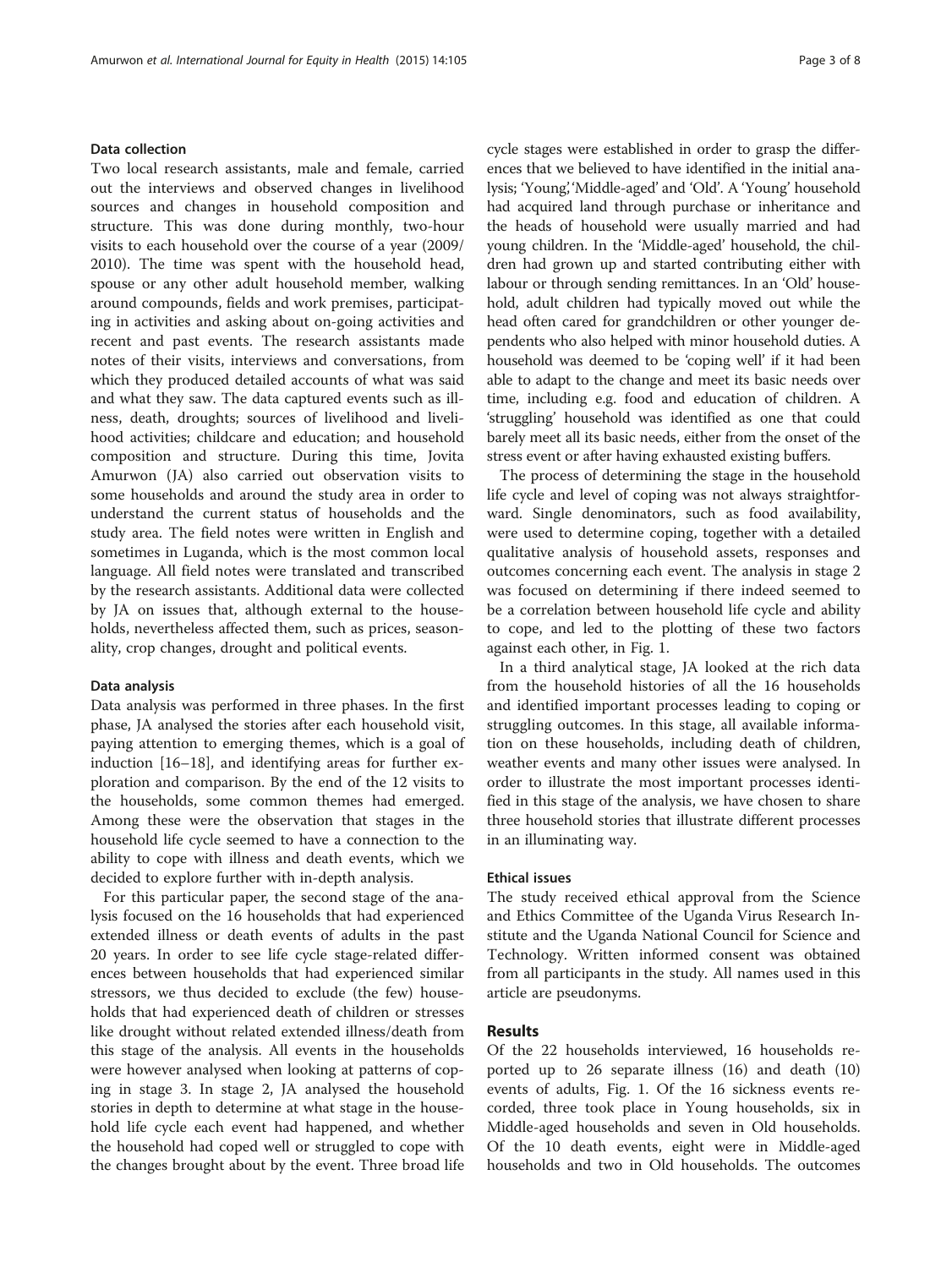<span id="page-3-0"></span>

indicated that most households had managed to cope with illness and death, as there were 16 cases of 'coping well' compared with 10 of 'struggling'. Furthermore, the analysis seemed to suggest that Middle-aged households coped more easily following a death, as seven out of eight Middle-aged households that experienced a death coped well, while five out of seven Old households struggled following an illness event. There were usually also other explanations for coping experiences, as listed in the discussion section.

# The processes underlying coping: Illustrative stories from three households

The complex processes governing coping and their relation to the household life cycle can be better understood by examining the life histories of individual households. Therefore we have selected three households that represent contrasting life cycles and coping abilities and whose stories illustrate different processes and outcomes, and present these below.

# Young household: Mutebi's story

Mutebi was 53 years at the time of the interviews. From the age of thirteen, he did not have access to land and instead engaged in leja-leja (meaning casual labour) on other people's farms. When he had saved some money from this work, he started a series of income-generating activities: he sold deep-fried fish and five years later he managed to use the profits for trading in coffee and brewing alcohol from bananas. He used the income derived from this to purchase land and livestock. To construct his house, he employed builders on credit and the materials he used were borrowed from friends. He paid after he had harvested and sold coffee, alcohol and pigs. He got married in 1997 and had two children, in 2001 and 2005.

In 2000, at the age of 34, Mutebi contracted an AIDSrelated illness and was bedridden for two years. He sold all his land and livestock to meet medical bills and home needs. Having lost his own fields, Mutebi utilised his father's land for cultivation. During the same period there was a drought (from 1998), in addition to pests and diseases that caused his crops to fail. Furthermore, in 2002 Mutebi's wife and first child became sick with an AIDSrelated illness. Mutebi sold coffee to meet their medical bills but eventually illness left Mutebi too weak to ride his bicycle and he had to stop his coffee trading. During this time, he purchased bananas from the village and continued brewing alcohol for income. In 2008, Mutebi inherited land when his father died.

As Mutebi's children were still young, he had to hire labour for agricultural work and household chores, which he paid when he harvested and sold his coffee. Following a long dry period in 2008, all the crops failed and the household experienced food shortages. Mutebi found it difficult to cope, but managed to get some food from the shop on credit and paid after harvesting coffee. From 2009, Mutebi hired out space on his compound for pig slaughtering and selling pork. He earned two kilograms of pork whenever a pig was slaughtered, which happened around twice a month. In 2009 Mutebi's household was categorised as struggling because of the difficulties with sustaining livelihoods.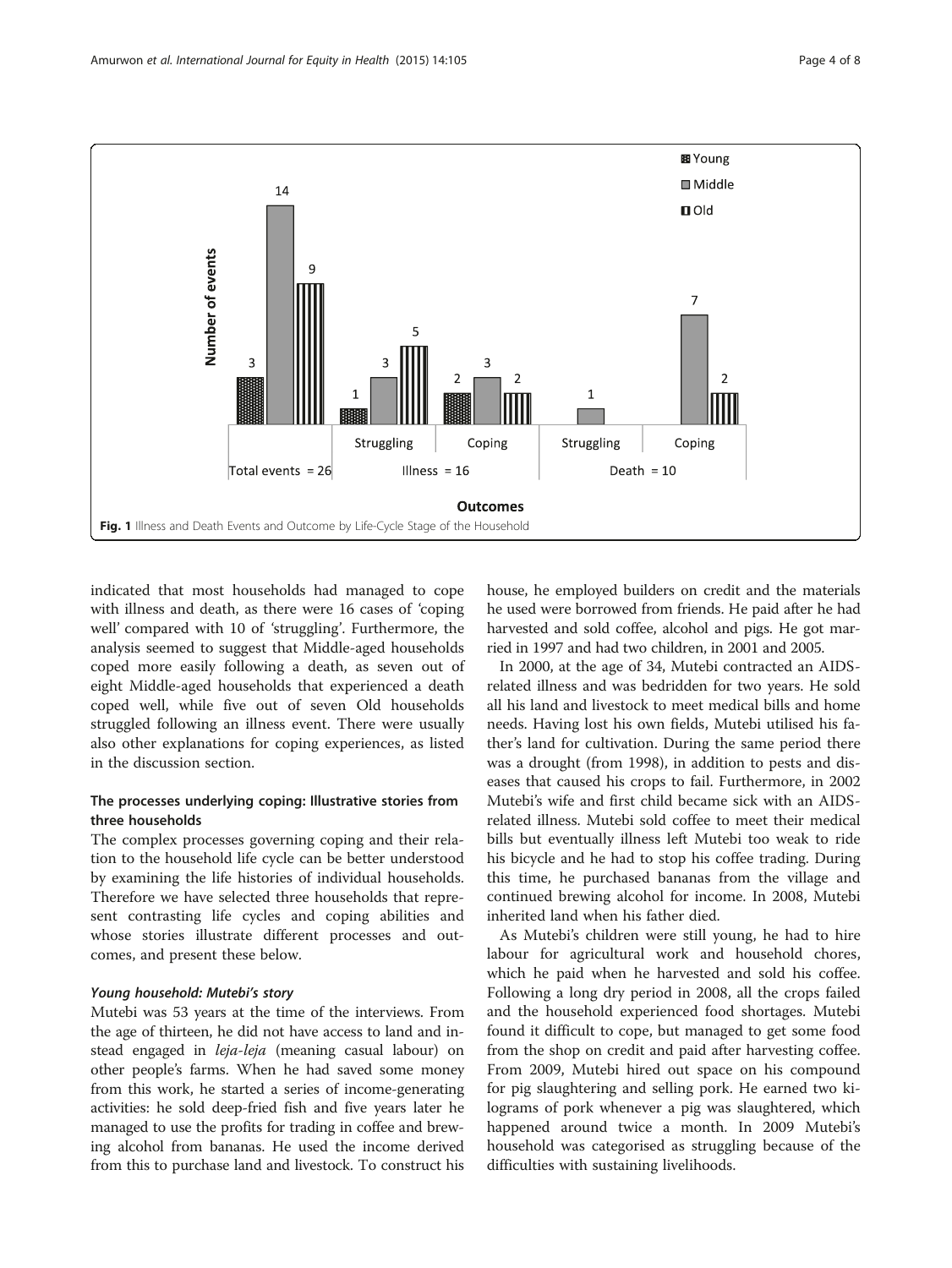### Middle-aged household: Ntonio's story

Ntonio was 75 years of age when these interviews took place. He had 10 acres of land which he had acquired from his parents as a teenager during the 1950s, on which he cultivated coffee and bananas and raised livestock. He married Nanta, his second wife, in 1971, and already had four children from a first wife. Ntonio also fostered his brother and a nephew. In addition to the labour from his household, he employed three bapakasi (local word for 'porters') on the farm. By the 1980s Ntonio's farm output was high. He sold coffee, bananas and alcohol and acquired more assets, including 3.5 acres of land and a motorcycle.

By 1990, Ntonio's first four children had moved to the city to work. His daughter trained and found a job as a nurse. In 1993, his brother bought his own land and moved and in 1996 his nephew joined his parents in the city. While the departure of these household members resulted in loss of agricultural labour, the burden on household resources was reduced and at the same time secure livelihoods were diversified.

In 2000, Ntonio became ill and was hospitalised for three months. To cope with the costs, the household sold eight cows, the motorcycle and the stored coffee from previous seasons. During the same period, there was a long dry spell, pests and diseases that caused crop failure and death of cows. This started a vicious cycle of falling farm output, which led to less income and the inability to pay workers, which in turn led to the workers quitting. This exacerbated the falling farm output, as parts of the land had to be left fallow for two seasons. Despite this, Ntonio continued to fund his children to receive vocational training. With start-up capital from Ntonio, they started their own businesses, for example carpentry and photography in the city. As a result, resources were freed and later diverted to healthcare. This also meant that the household had some savings ahead of any other income risks or weather shocks. In 2003, Ntonio gave 3.5 acres of his land to three of his sons. One son moved to his land directly, but the others moved to the city to find work and Ntonio continued to utilise their land.

The demand for healthcare increased in 2003 because Ntonio became ill again. This coincided with a worsening of the dry spells. However, Ntonio's household received remittances from his adult children and brothers who worked in the city, and this kept the household afloat. This income was spent on healthcare, food, educating the young children and paying for leja-leja and farm inputs such as manure and fertiliser. Pest-resistant coffee and bananas were planted, new crops like cassava were introduced and a piggery was established.

From 2006, the farm output increased: the household had plenty of food and was able to sell coffee, cassava and bananas. During the drought of 2008/2009, the household did not experience food shortages. Ntonio's wife Nanta harvested and sold three sacks of cassava tubers each at UGX 60 000 (about 22 USD each at 2010 exchange rates), which was a significant amount of money in their village.

The household was also able to provide for more members who joined for support: three orphaned grandchildren were adopted in 2007 and 2009 and two adults, a sister of Nanta's and a friend's son joined the household temporarily in 2009 due to divorce and to be closer to school, respectively. In 2008, Ntonio was hospitalised again for one month and has since moved to live with his daughter (the nurse) for better care. Ntonio's household was able to meet its basic needs and was therefore categorised as coping well in 2009.

### Old household: Kaloli's story

Kaloli was 82 years old at the time of the interview in 2010. In 1942, twelve-year-old Kaloli migrated to Uganda from Rwanda to work as a mupakasi (singular of bapakasi) and five years later he married. Between 1948 and 1960 he was able to manage up to seven acres of land, mostly because of the savings from his wages. In addition to subsistence crops, he also planted cash crops, including coffee, cassava, beans and groundnuts. Kaloli also fished in a nearby swamp and wove mats and fishing-baskets. By 1970, Kaloli and his wife had seven children; four boys and three girls. By 1990, the girls had married and moved away and one boy had moved to the city to find work.

Kaloli gave shares of land to two of his adult sons, which they both sold. They used the money to move to town to find work. However, they had little education and no vocational skills, so they only managed to find piece-work jobs and did not send any remittances back. Instead, Kaloli had to take care of one son when he later re-joined the household for terminal care. Kaloli's eldest daughter divorced in 1995 and also re-joined the household with four of her children. She remarried in 1997, but left the four children with Kaloli. Two years later, she died of an AIDS-related illness. Finally, another grandson joined his household in 1996.

In that same year Kaloli's wife fell sick and was admitted to hospital. Kaloli sold an acre of land and his stocks of coffee from previous seasons to settle the accumulated treatment costs. His wife passed away two years later, in 1998. In the following year, his son drowned in Lake Victoria. Kaloli sold another acre of land to transport the body back to the village and cover burial expenses. In 1998, after a five-year stay in Kampala, Kaloli's second son re-joined the household in need of care. His wife had left him after he had fallen ill and he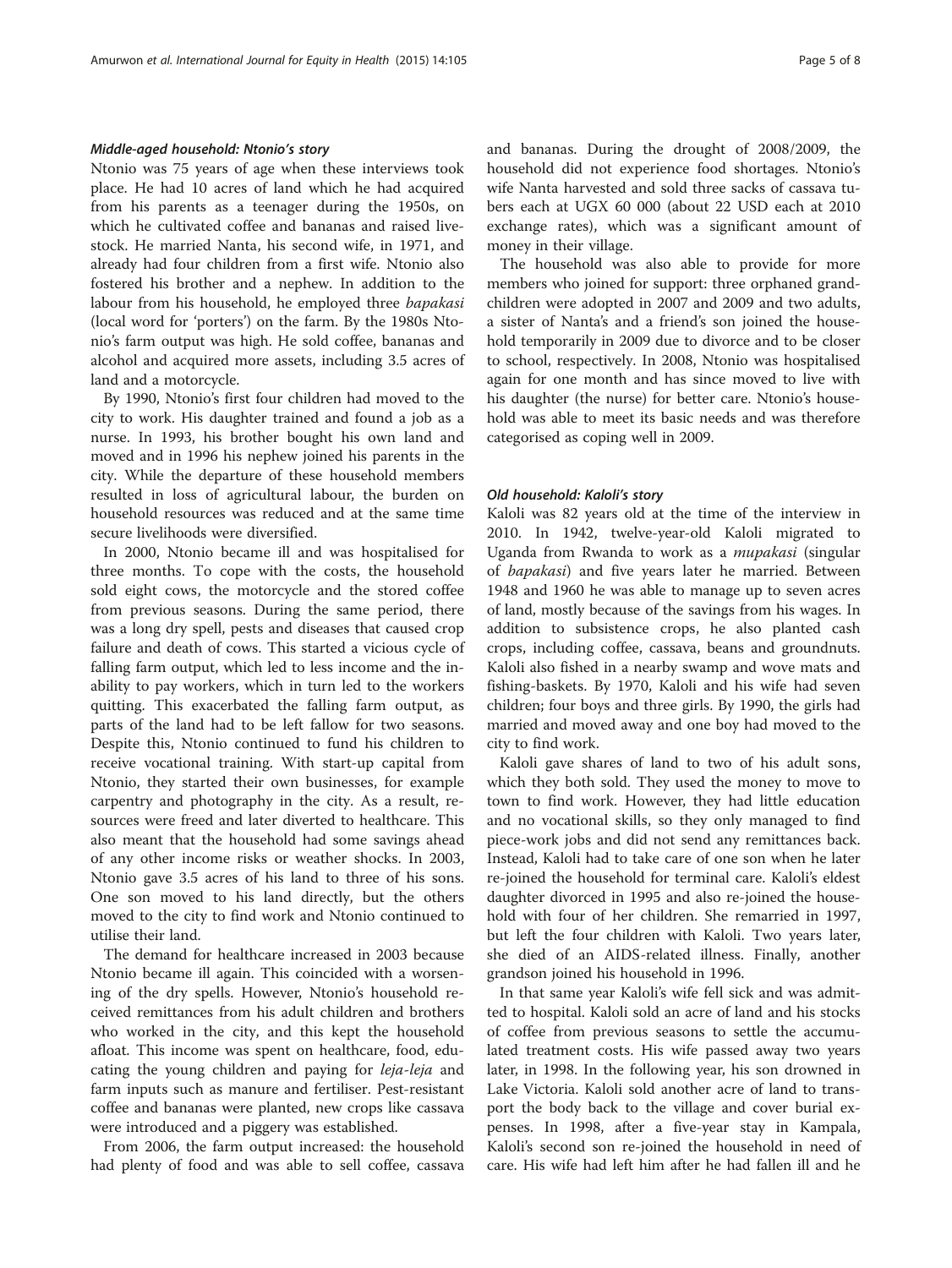needed support, which his family provided until he died of an AIDS-related illness a few years later.

From 1998, the land that the household possessed was not enough to produce food for its ten members. Kaloli also fell sick and was too weak to hire out his labour on other people's farms. Furthermore, during the same period there was a long dry spell and pests and diseases that caused crops to wither. The swamp also dried up and Kaloli could no longer fish. Due to lack of food, Kaloli's four grandchildren that his late daughter had left with him moved back to their father in another village. In 2005, Kaloli's youngest daughter re-joined the household after a divorce and brought with her four children. That daughter needed money to start a business and so the household rented out one acre of land. This money was used for training and starting a business in hairdressing and was able to occasionally provide a 100 kg bag of maize flour.

During 2008, there was a long dry spell that caused crop failure, resulting in food shortages. Kaloli's daughter could no longer afford to buy maize flour because the price had increased. The father of her four children gained custody because the daughter was not able to feed them. The household experienced labour shortage, not only because Kaloli was weak but also because he was unable to hire labour due to lack of money. Kaloli struggled to cultivate the land with the help of his grandson and they stopped growing labour-intensive crops such as groundnuts and millet. His grandson also carried out household chores and sometimes skipped school to do various piece-work jobs. In addition, the household had problems with infertile soils and stopped growing bananas. Because of the above listed difficulties to sustain livelihoods, Kaloli's household was categorised as struggling in 2009.

# **Discussion**

In order to improve understanding of how rural-based households in a sub-Saharan African context experience the HIV/AIDS epidemic, in this analysis we investigated whether household life cycle could partly explain differing experiences of coping with the changes related to illness or death of adult household members.

The results suggest that focusing broadly on households experiencing illness and death (such as current policies targeting e.g. orphans only do) is likely to be a blunt tool for reaching the most vulnerable. The majority of the households in our sample managed to cope with illness and death events, which suggest the need for deeper understanding of the processes that enable households to cope or not. The factors that characterise households, such as life cycle stage, play an important role in determining their responses to illness and death.

Faced with effects of illness and death, household response dynamics and decision making are sometimes similar, but do not always result in the same outcomes. Some may adjust and cope well with the changes, while others may struggle to cope, either from the onset of the problems or after some time of dealing with the difficulties. The latter occurs especially when households apply practices that are detrimental to long-term livelihoods (such as selling of crucial assets) [[19](#page-7-0)]. The ability of a particular household to respond to such events may be determined by several factors, including household composition, availability of labour and accumulated assets and social networks, all of which are related to what we call the 'household life cycle'.

Here we assessed the timing of illness and death in relation to three main life cycle stages (Young, Middleaged and Old) and found that household (in)ability to cope with change could often be better understood through this analytical approach [\[5, 12, 20](#page-7-0)]. Life cycle stage had implications for the nature of resources that the individuals in the household could access in order to adapt to events caused by adult illness and death.

The individual life stories pointed to links between the household life cycle and coping or struggling outcomes, but also to other important factors influencing coping. Having many adult household members meant more opportunities for diversification of livelihood activities and better chances of coping. Middle-aged households had adult children who could help with livelihood activities at home or send remittances. For example, we learned that even though Ntonio's household was subjected to multiple stressors when he fell ill, its members managed to cope and eventually to enhance household livelihoods. This was to an extent because Ntonio had planned and invested in assets that could be sold in a crisis and in education and vocational training for his children, who were able to help the household with remittances later. However, these successful strategies were dependent on having resources available (such as land), and on having several adult children ready to start working in town when the crisis hit. Timing was crucial for this household: it had had time to prepare and build up financial and human resources, a combination which enabled it to cope with the effects of illness in an almost ideal way.

Comparison of Ntonio's and Mutebi's cases shows that similar experiences can produce different outcomes: both these men fell ill during a severe dry spell, when Mutebi was in his 30s and Ntonio in his 60s. While Mutebi struggled to cope with these crises, Ntonio coped well. Young households usually have many dependents that are too young to contribute significantly to livelihoods, so Mutebi's was vulnerable in the event of illness. His household had to cope with both adults (himself and his spouse) in the family being ill at a time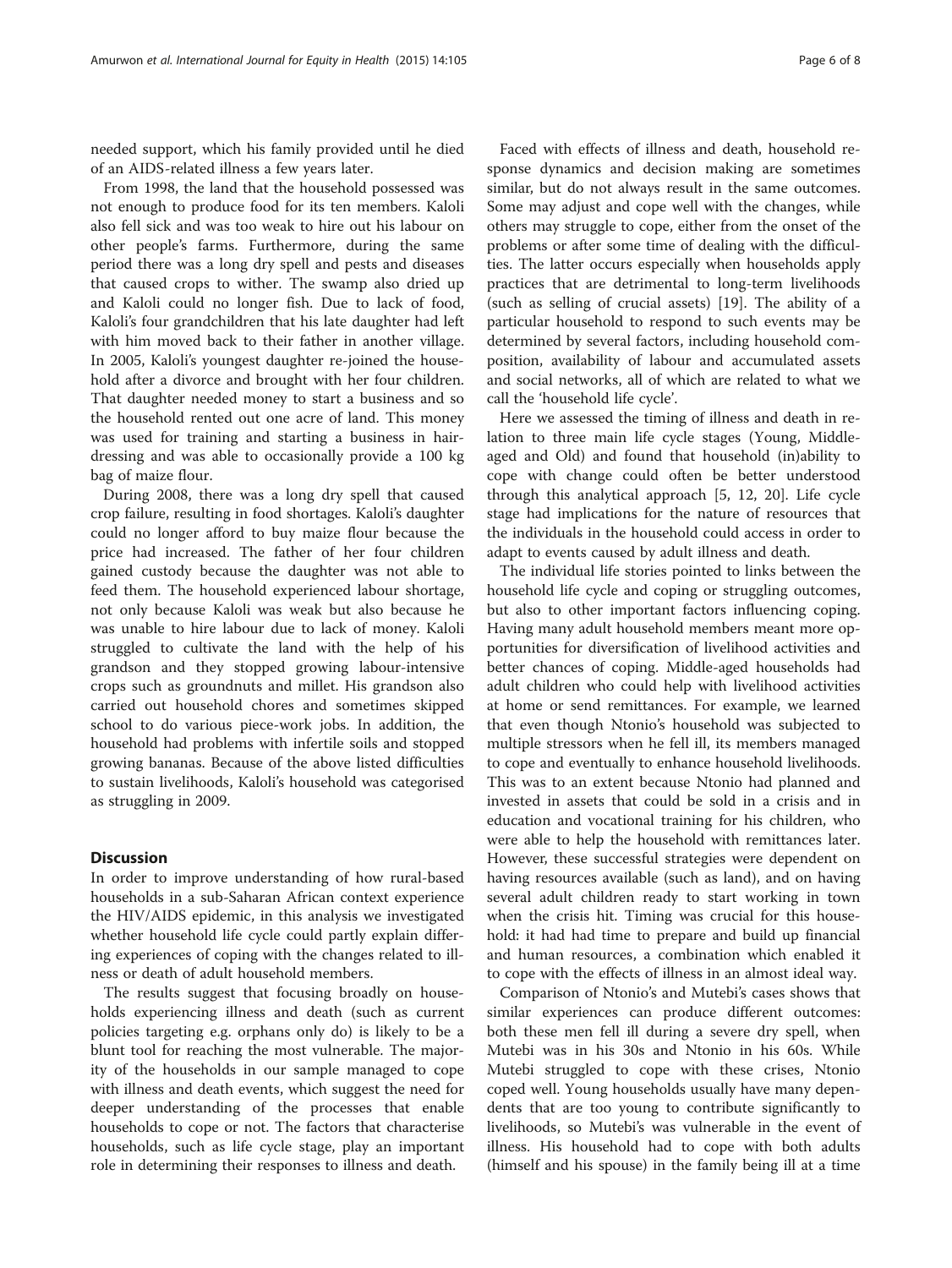when the children were still too young to be of much help with livelihood activities. As a Young household, the timing of HIV infection in Mutebi's household worked against him. In addition, unlike in Ntonio's case, by not having inherited land and livestock, Mutebi had to devote time as a teenager to acquiring these resources. This meant that he made a late start in accumulating assets and had less of a buffer when illness hit at an early stage.

Kaloli's household highlights two key aspects regarding coping: that owning assets and having adult children may not always result in ability to cope, and that timing of events in relation to household life cycle is certainly not the only predictor of how households will cope with crisis. We found that Kaloli's 'Old' household experienced difficulties with hard labour and supported young grandchildren, just as Baylies [[21](#page-7-0)] has also noted in cases of older households. By this stage of the household life cycle, the adult children of the Old households in our sample had often stopped sending remittances after establishing households of their own. In some cases many of the Old households had already passed on land and other assets to their children. Therefore, decisions regarding assets, relationships with adult children and the strength of a household's social network were all crucial to coping. Kaloli's adult children did not send remittances to help the household when the crisis hit. Instead, they drained resources from the household when they sold land, sent children needing care to the household or re-joined the household when needing care upon illhealth. The concept of 'coping strategies' may be misleading, as responses by individuals to changes brought about by adult illness and death sometimes result in exacerbating the situation [[19\]](#page-7-0). In some circumstances, households and individuals may successfully apply conscious and strategic planning and adaptation. In other instances, however, they are unable to plan, react suboptimally or are in various ways constrained from applying good plans in practice.

Thus studying the household life cycle can be a useful analytical approach in assessing the ability of households to respond to stresses and shocks, including AIDSrelated illness and death, in rural sub-Saharan Africa but also elsewhere. Other aspects of vulnerability, such as being AIDS-affected or orphaned, disabled, widowed or divorced, male or female, and different levels of wealth and power, however also have profound effects on coping, as do of course various policies targeted at households, such as universal access to free ART [\[22](#page-7-0)]. The household life cycle should thus be treated as an additional analytical tool and not as a full explanatory framework. However, we believe that analysis of life cycle stage is a useful addition to the various perspectives attempting to analyse and explain why some

households cope well while others struggle when affected by prolonged illness or death.

Future studies could further investigate the link between household life cycle and coping through including a larger sample of cases and looking at potential impacts of policies targeted at households with young children and elderly people. Policy-related conclusions should however be drawn with caution, as household experiences of HIV/AIDS are not homogeneous and there is no direct connection between AIDS-related events and various changes observed in households [[4, 5, 7, 23\]](#page-7-0).

## **Conclusions**

The timing of illness and death events in relation to a household's life cycle is a relevant factor among others in determining the household's capacity to cope with these changes. At different stages in the life cycle, the experience of and response to illness and death of adults vary and may result in different socio-economic outcomes for the household. This is due to variation in the characteristics of the household and the nature of resources to which individuals have access over time. A household in the Middle-aged stage often has a better capacity to cope due to availability prime-age labour and accumulated social and physical assets such as social networks, land and business investments. The vulnerability of the elderly is mostly due to loss of assets and ability for labour, while young households usually have young dependents and have not yet accumulated assets.

#### Abbreviations

MRC: Medical Research Council; UVRI: Uganda Virus Research Institute; GPC: General Population Cohort; RLS: Rural Livelihoods Study.

#### Competing interests

The authors declare that they have no competing interests.

#### Authors' contributions

JA performed data acquisition and processing, with the aid of the two research assistants mentioned in the acknowledgments. JA and FH jointly designed the particular data analysis for this paper, and JA performed the analysis. Writing of the manuscript was conducted by JA, FH and JS. The original concept and study design was developed by JA and JS. All authors have read and approved the final manuscript.

#### Author information

Jovita Amurwon, MSc, is a PhD student at the Swedish University of Agricultural Sciences and a guest PhD student at the University of Bergen. Her research interests are in learning about the experiences and policy responses of people living with chronic illnesses. Her work at the Medical Research Council's Unit on HIV/AIDS in Uganda has focused on the social and economic impact of chronic illness in peri-urban and rural Uganda and the effectiveness of healthcare intervention programmes and policies. Flora Hajdu, PhD, is a researcher at the Department of Urban and Rural Development, Swedish University of Agricultural Sciences. A geographer by training, Flora has researched various aspects of rural livelihoods in Southern and Eastern Africa since 1999, including the effects of AIDS on young people's future livelihoods and local effects of programmes and policies in rural areas.

Janet Seeley, PhD, is a Professor at the Department of Global Health and Development, London School of Hygiene and Tropical Medicine, and also leads the Medical Research Council's social science programme at the Unit